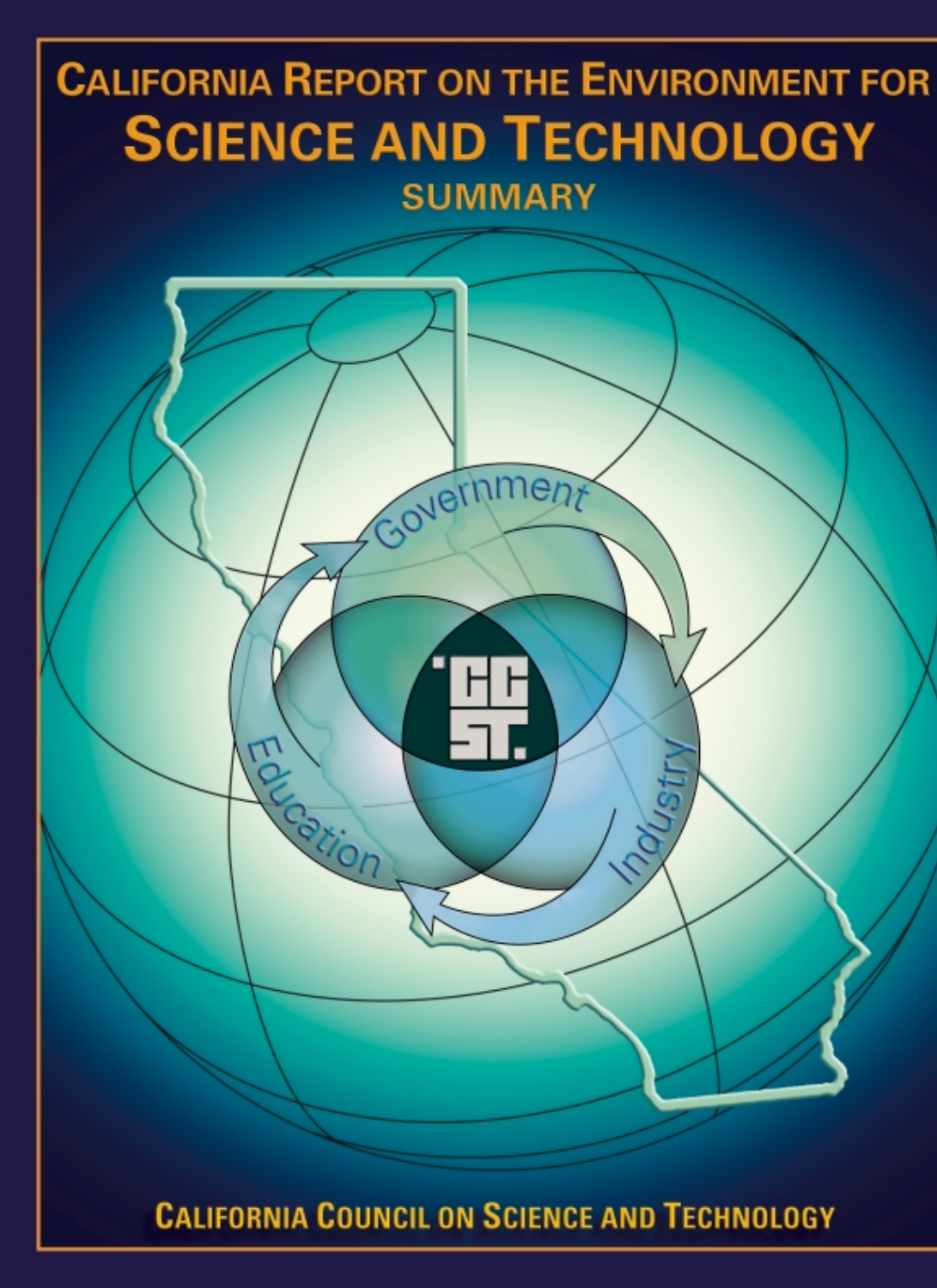### **A summary of the CREST report prepared by the California Council on Science and Technology November 1999**

# **CREST HIGHLIGHTS**

### *Sustaining California's Technology Miracle*

This report, for the first time, assesses the present status and long-term trends affecting the science and technology infrastructure in California. The purpose of the report is to provide information, guidelines and recommendations for long-term planning with respect to policies that affect science and technology and to demonstrate the usefulness of in-depth analysis of the state's science and technology indicators.

California lacks a regularly executed strategic planning process. The CREST report fills a gap in the policy-making process in California and creates an opportunity to engage the state government in long-term planning. The report provides the essential information upon which specific strategic and tactical decisions can be made.

If supported, the technology miracle in California will continue to grow and fuel the economy. However, there is uncertainty as to what the role of the state government will be and whether all Californians will have the opportunity to share the benefits of these new industries.

California's science and technology infrastructure consists of its research-intensive industries, the research and development activities that sustain these industries, and the educational system that supplies these industries prospective employees and advances in fundamental knowledge.

The CREST report clearly demonstrates the importance of the high-tech industry to California's economy and its people. High-technology industries are responsible for a widely envied "California Technology Miracle." In California, 9.3 percent of all jobs are in high-technology industries, far above the national average of 5.6 percent. Average annual wages in high-technology industries are over \$60,000, roughly double average pay in all private, non-farm industries. Research and development sustain these industries, and here again California leads the nation, with 20 percent of the nation's R&D compared to 12 percent of the U.S. population and 13 percent of the U.S. Gross Domestic Product.

The significance of the CREST report is that for the first time in California, the factors that make this technology miracle happen are clearly quantified and analyzed. However, to fulfil the promise of a great future, important changes must occur. Specific actions by the state government, industry and academia can now evolve from the CREST recommendations.

### **SUSTAINING CALIFORNIA'S TECHNOLOGY MIRACLE**

### **The Miracle Is Centered in High-tech Industry**

- The percentage of Californians in high-tech jobs is nearly twice the national average
- Annual wages in high-tech jobs are more than \$60,000, nearly twice other non-farm industries
- California leads the world in the investment of high-tech venture capital

### **The Miracle Is Not Guaranteed**

■ California's research engine drives industry growth, but no longer has the lead it once had

### **The Miracle Is Not Benefiting All Californians**

- A significantly growing number of Californians do not have the education preparation to enable them to benefit from job opportunities created by high-tech companies
- The number of Californians being educated with the skills necessary to meet employer needs is insufficient
- Many Californians graduating from K-12 and community college systems are not adequately prepared to enter the high-tech workforce

### **What Must Be Done**

- State government must take a leadership role in sustaining California's high-tech future by supporting the science and technology infrastructure, by setting priorities in its R&D and by coordinating its research policies
- The problems of K-12 education must be addressed, K-12 classroom instruction and teacher training programs must enhance and expand emphasis on science and math education
- Science and technology education in community colleges and in the state's colleges and universities must be expanded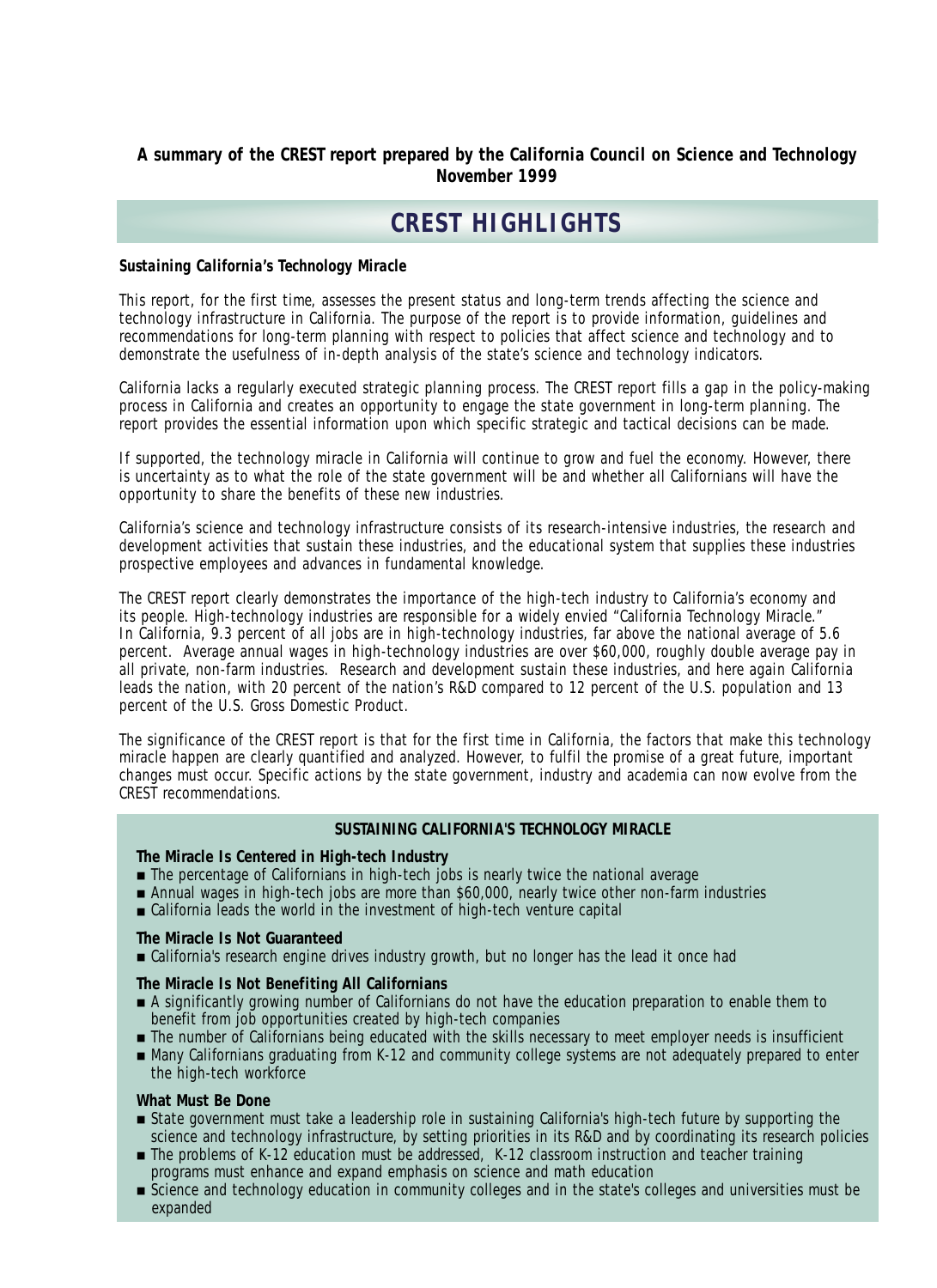## **CREST SUMMARY**

California is the world's leader in the creation of high technology industry and employment, and in the underlying research in science and technology. However, the infrastructure that has helped establish this status will not be adequate for future growth. The evolving high-tech industry has created the need for systemic changes to a number of areas, such as the way state government coordinates high-tech activities, the educational system, R&D incentives and the tax structure.

These are the main conclusions of a California Council on Science and Technology commissioned report entitled **CREST**, the **California Report on the Environment for Science and Technology**. CREST has analyzed the state's science and technology (S&T) infrastructure to determine if California has the people, capital investment and necessary state governmental policies to maintain California's leadership in the face of increasing worldwide competition.

Through eight individual research projects, CREST analyzes the state's ability to create and use new technology and offers the following findings and recommendations to policy makers, industry leaders, academic planners and all who contribute to the state's S&T infrastructure.

| Area/Topic                                    | <b>CREST Key Findings</b>                                                                                                                                                                                   |  |  |
|-----------------------------------------------|-------------------------------------------------------------------------------------------------------------------------------------------------------------------------------------------------------------|--|--|
| Overall S&T Effort                            | Outstanding level of activity, but not all elements of the S&T infrastructure are<br>adequate for future growth                                                                                             |  |  |
| High-Tech Industry                            | High level of R&D investment; however, there is a need for increased partnerships<br>between industry and academia in order to expand the state's basic research base<br>that industry relies on            |  |  |
| Academic Research                             | Essential engine for innovation, excellent quality, but California is losing ground to<br>other high-tech states in commercially crucial technology fields                                                  |  |  |
| State Science and<br><b>Technology Policy</b> | State R&D programs and R&D tax credit need strategic focus                                                                                                                                                  |  |  |
| <b>Federal Labs</b>                           | A major asset: better use should be made by state government and industry                                                                                                                                   |  |  |
| <b>Foundation Support</b>                     | Opportunity to involve foundations in California S&T effort                                                                                                                                                 |  |  |
| Venture Capital                               | World leader in venture capital investments; opportunity to consider other early-stage,<br>market driven funding methods for selected technology areas and small start-ups.                                 |  |  |
| Labor Force                                   | Essential to improve K-12 education, expand teacher education programs in CSU<br>and UC, and focus California Community Colleges and others on the expansion of<br>life long learning and skill development |  |  |

### **SUMMARY OF CALIFORNIA S&T INFRASTRUCTURE**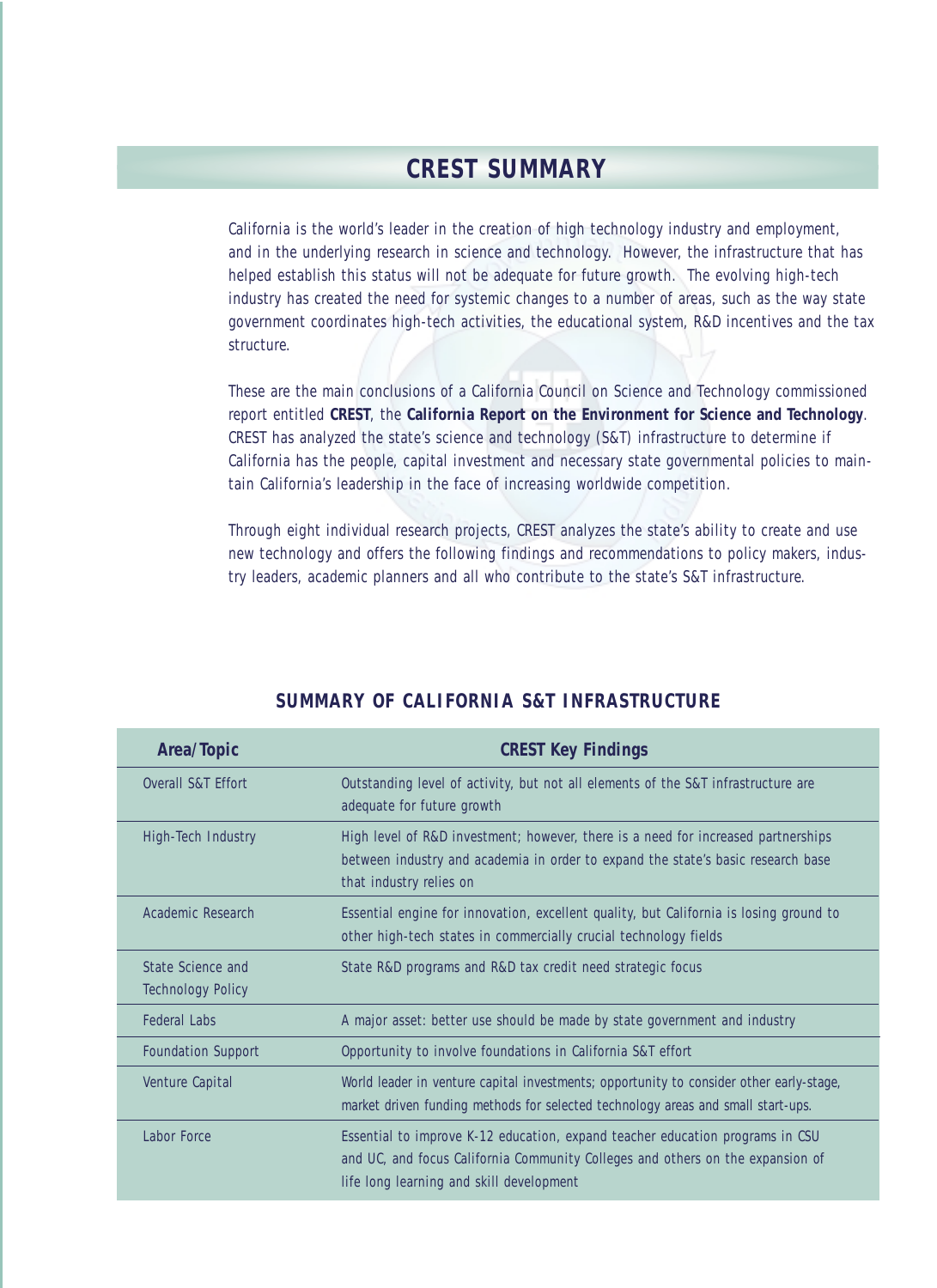## **Why Science and Technology Matters**

For the better part of a century, science and technology have underpinned California's leadership in agriculture, aerospace and defense, electronics, computers, software, motion picture production, multimedia entertainment, biotechnology, medical devices, environmental technologies, and telecommunications. As shown in the table below, science- and technology-based industries constitute an unusually large, high-wage component of the California economy.

But this does not ensure future success. California's status as a high-tech leader is dependent upon the vitality of its schools, universities, federal laboratories, technology-based companies, and venture capital firms, as well as the commitment of its elected and appointed officials.

## **Project Summary - Findings and Recommendations**

Over a two-year period the CREST researchers identified and analyzed science and technology indicators. Detailed descriptions of the findings and recommendations of the research projects are found in the complete report. The following summary identifies the most significant findings and recommendations.

| <b>Industry</b>                                                         | U.S. Total<br>(thousands) | <b>CA Total</b><br>(thousands) | $CA$ as<br>% of U.S. |
|-------------------------------------------------------------------------|---------------------------|--------------------------------|----------------------|
| Computer Manufacturing &<br>Data Processing                             | 1.978                     | 333                            | 16.8%                |
| Communications Equipment,<br>Electronic Components, &<br>Communications | 2,431                     | 367                            | 15.1%                |
| Aircraft & Missiles                                                     | 612                       | 114                            | 18.6%                |
| Scientific & Medical Instruments                                        | 1,138                     | 228                            | 20.0%                |
| <b>Pharmaceuticals</b>                                                  | 274                       | 31                             | 11.3%                |
| <b>Motion Pictures</b>                                                  | 564                       | 186                            | 33.0%                |
| High Tech Total                                                         | 6,997                     | 1,259                          | 18.0%                |
| Nonfarm Total                                                           | 125,832                   | 13,584                         | 10.8%                |

## **S&T EMPLOYMENT IN CALIFORNIA'S ECONOMY**

*High-Tech Jobs, CY 1998*

Source: Bureau of Labor Statistics, U.S. Department of Labor, http://stats.bls.gov/sahome.html, via links for "National Employment, Hours, and Earnings," and "State and Area Employment, Hours, and Earnings."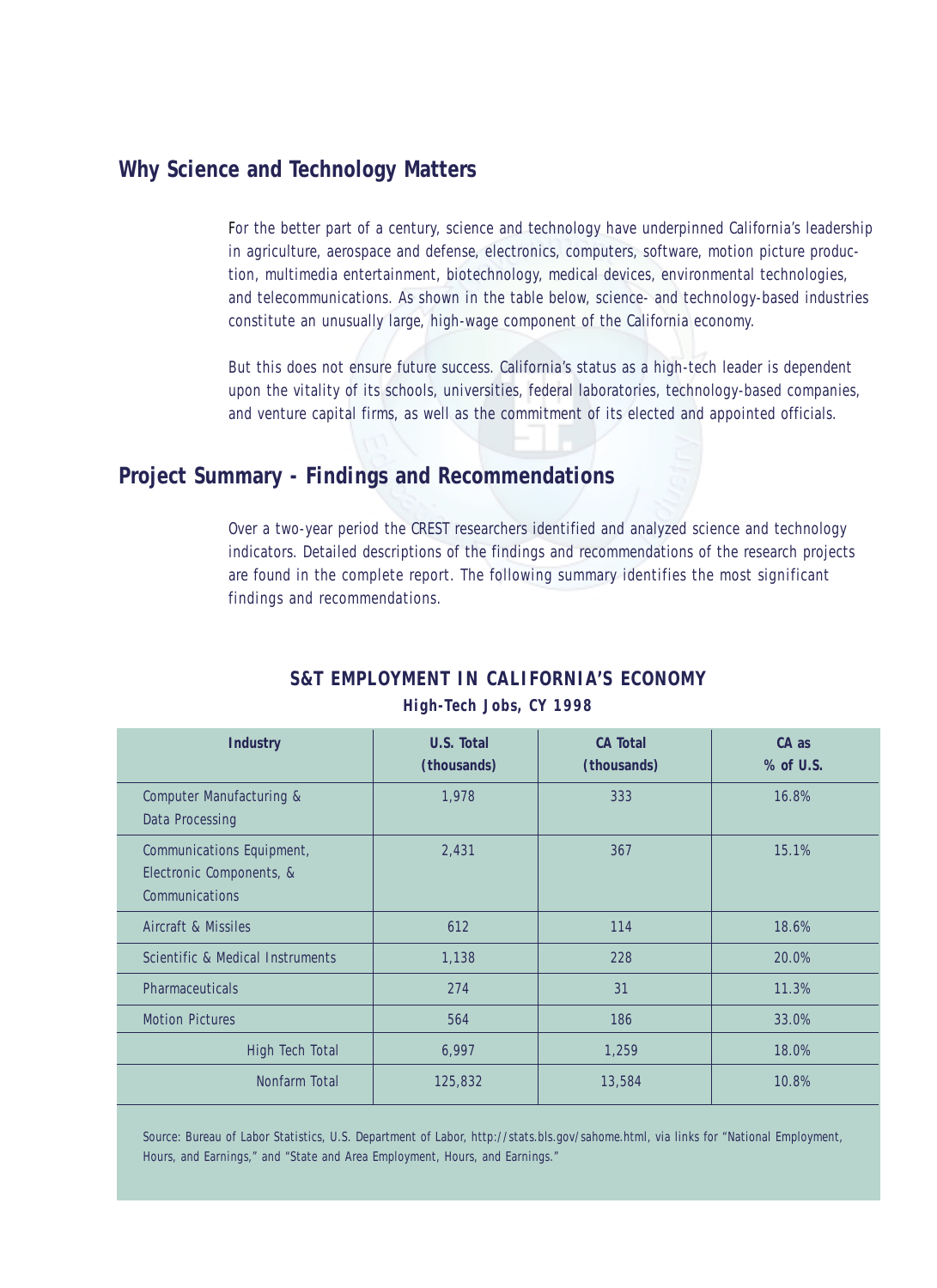## *California R&D Activity*

**Summary:** California conducts a prodigious amount of research and development. Its share of national R&D has held steady since 1989 despite substantial federal cutbacks, as private industry expansion has more than taken up the slack. California is also the world leader in venture capital investments. However, California's share of academic R&D is below its share of the national high-tech economy. Furthermore, industry funding of academic R&D is relatively low. The state's policy tools have the potential to provide substantive stimulus to S&T sector performance, but the state lacks the focus to achieve this. Multiple programs and departments within the state government have similar goals and objectives directed at improving the state's high-tech environment.

**Recommendations:** State government has the opportunity to develop a statewide science and technology strategy and therefore more effectively contribute to R&D in California. To make a significant impact, California's strategy needs targeted objectives designed to fill in gaps and weaknesses in areas where California already has technological strength among business, academia and federal laboratories.

- Implement a strategic planning process within state government that will ensure R&D funding allocation decisions are based on economic considerations.
- Coordinate disparate high-tech programs throughout the state government.
- Explore and pursue options that encourage industry to continue and expand support of university-based R&D.

### *California R&D Tax Credit*

**Summary:** California's R&D income tax credit could provide a powerful incentive for technical R&D activity. However, requirements for substantial record keeping make it of limited use to fledgling companies.

**Recommendations:** State government has the opportunity to create an incentive structure for companies to invest in new business opportunities.

- Conduct an evaluation of the effectiveness of the R&D tax credit, using data on actual tax liabilities and credit claims.
- Explore and evaluate alternate measures to enhance industry's sustained investments in R&D.

### *California Academic Institutions' Performance*

**Summary:** California's universities conduct very high-quality scientific and engineering research. However, the size of the state's universities science and engineering departments and the extent of their output have been falling relative to other high-tech states. California has lost important ground to Massachusetts in nearly every area of science and engineering, including the commercially crucial technology fields.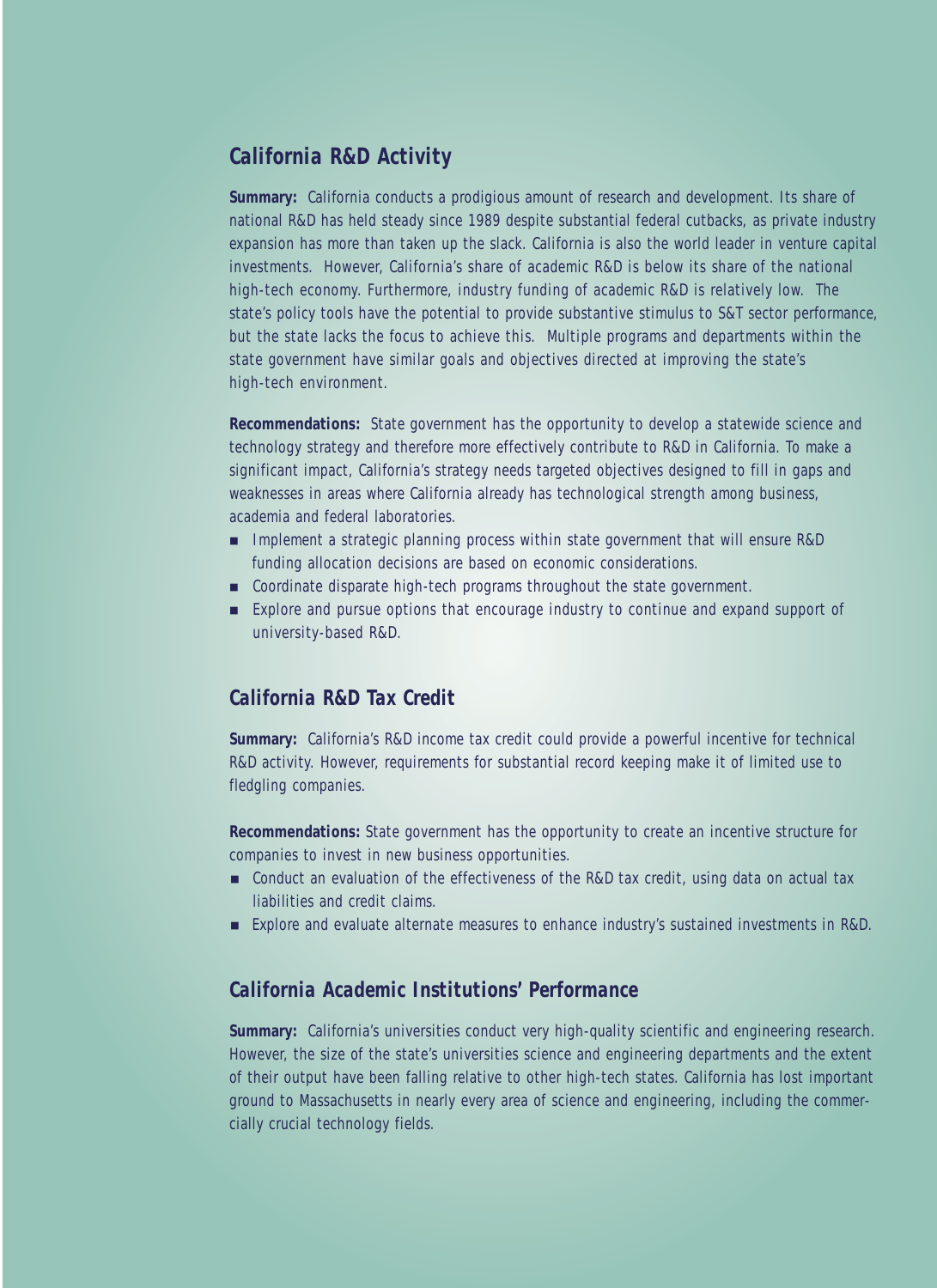**Recommendations:** State government should improve and sustain higher-education funding levels.

- Advance policy initiatives and legislation intended to increase funding levels for academic support and R&D activities.
- Communicate with the California Congressional Delegation on the importance of sustaining and increasing federal support of the state's R&D activities at universities.

## *California K-12 Education Evaluation*

**Summary:** Primary and secondary schools in California are not adequately preparing students for the high-tech workplace. This shortcoming is just as critical for students entering the labor force after high school as it is for college graduates. While these failings have not yet seriously impeded development of high-tech industry in California, if not corrected they will prevent those educated in California from fully capitalizing on future development.

**Recommendations:** State government should ensure that substantive changes are made at the K-12 level to improve the likelihood that students are prepared for high-tech careers when they graduate, and that they have the right combination of skills to satisfy employers.

- Ensure that K-12 students have a solid grounding in math, science and technical skills.
- Develop incentives that encourage K-12 students to pursue elementary and high school teaching careers.
- Expand teacher education programs in the CSU and UC systems.
- Impose reasonable minimum training requirements for public school teachers.
- Develop incentives that encourage teachers to pursue multiple subject certification; and minimize out-of-subject teaching assignments.

### *California Supply and Demand of Skilled Workers*

**Summary**: To enable Californians to experience the greatest benefit from the high-tech sector expansion, California must educate more of its own scientists, engineers, and skilled workers. The state must increase support for engineering, science, and agriculture undergraduate programs and terminal master's degree programs in these areas if California is going to meet the high-tech human resource needs of a growing science and technology economy. If California does not address this challenge, the state risks increasing the export of high-tech jobs and companies to other states.

**Recommendations:** The CREST report suggests three avenues for state policymakers to increase the "home grown" supply of science and technology workers. All are considered low risk because they prepare workers to respond to changes in demand, and have the added benefit of making California more attractive to skilled workers.

- Strengthen basic skills through improvements in K-12 education.
- Implement a public education and outreach program encouraging K-12 students to pursue careers in S&T.
- Focus California Community Colleges and other institutions on the expansion of life long learning and skill development.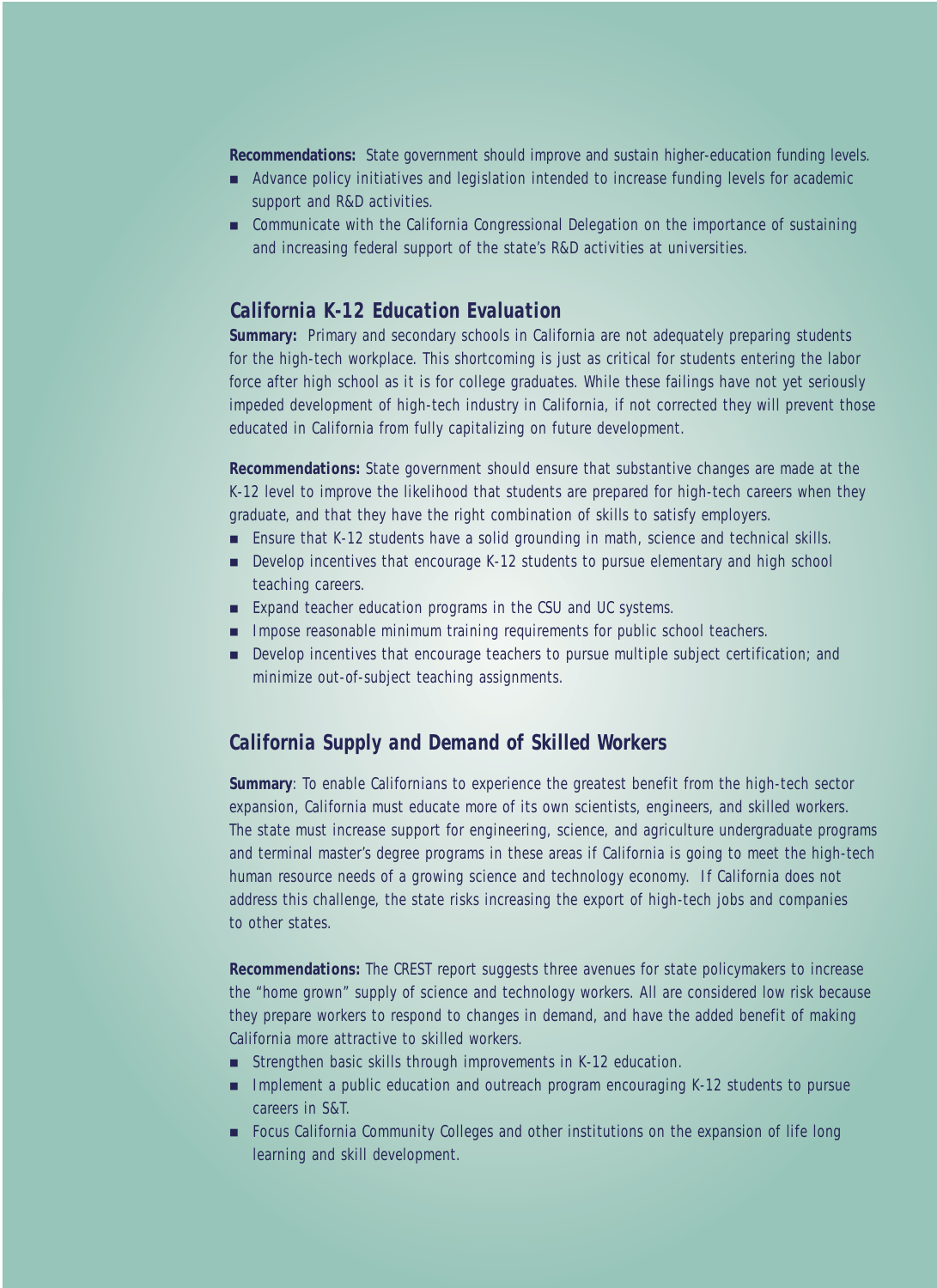The California Council on Science and Technology is a nonprofit organization established in 1988 at the request of the California State Government and sponsored by the major post secondary institutions of California, in conjunction with leading private-sector firms. CCST's mission is to improve science and technology policy and application in California by proposing programs, conducting analyses, and helping government implement policies and initiatives for a better economy and quality of life.

### **CCST SCIENCE AND TECHNOLOGY INFRASTRUCTURE COMMITTEE**

Bruce B. Darling, Chair Robert L. Byer Octavia Diener Susan Hackwood Paul C. Jennings William F. Miller Roger G. Noll Peter Preuss George M. Scalise Robert J. Spinrad

#### **PRINCIPAL INVESTIGATORS**

Robert C. Calfee, Dean, School of Education, University of California, Riverside

Cecilia A. Conrad, Associate Professor of Economics, Pomona College

Jeffrey I. Chapman, Professor of Public Administration, University of Southern California

Linda R. Cohen, Professor of Economics, University of California, Irvine

Michael R. Darby, The Warren C. Cordner Professor of Money and Financial Markets in the John E. Anderson Graduate School of Management and Department of Economics and Policy Studies, University of California, Los Angeles

Sandra A. Glass, Philanthropy Advisor

Bronwyn H. Hall, Associate Professor of Economics, University of California, Berkeley

Michael T.K. Horvath, Assistant Professor of Economics, Stanford University

Victoria Koehler Jones, Principal Consultant, Time Structures

Patrick H. Windham, Consultant

Lynne G. Zucker, Professor of Sociology and Policy Studies, University of California, Los Angeles

#### **ACKNOWLEDGEMENTS**

The California Council on Science and Technology gratefully acknowledges support for this project from the W.M. Keck Foundation of Los Angeles, CCST's Sustaining Members, and the State of California.

Copyright 1999 by the California Council on Science and Technology.

To order copies of the full report or any other CCST publication, please contact the CCST Sacramento Office at (916) 492-0996 or via e-mail at ccst@ccst.ucr.edu.